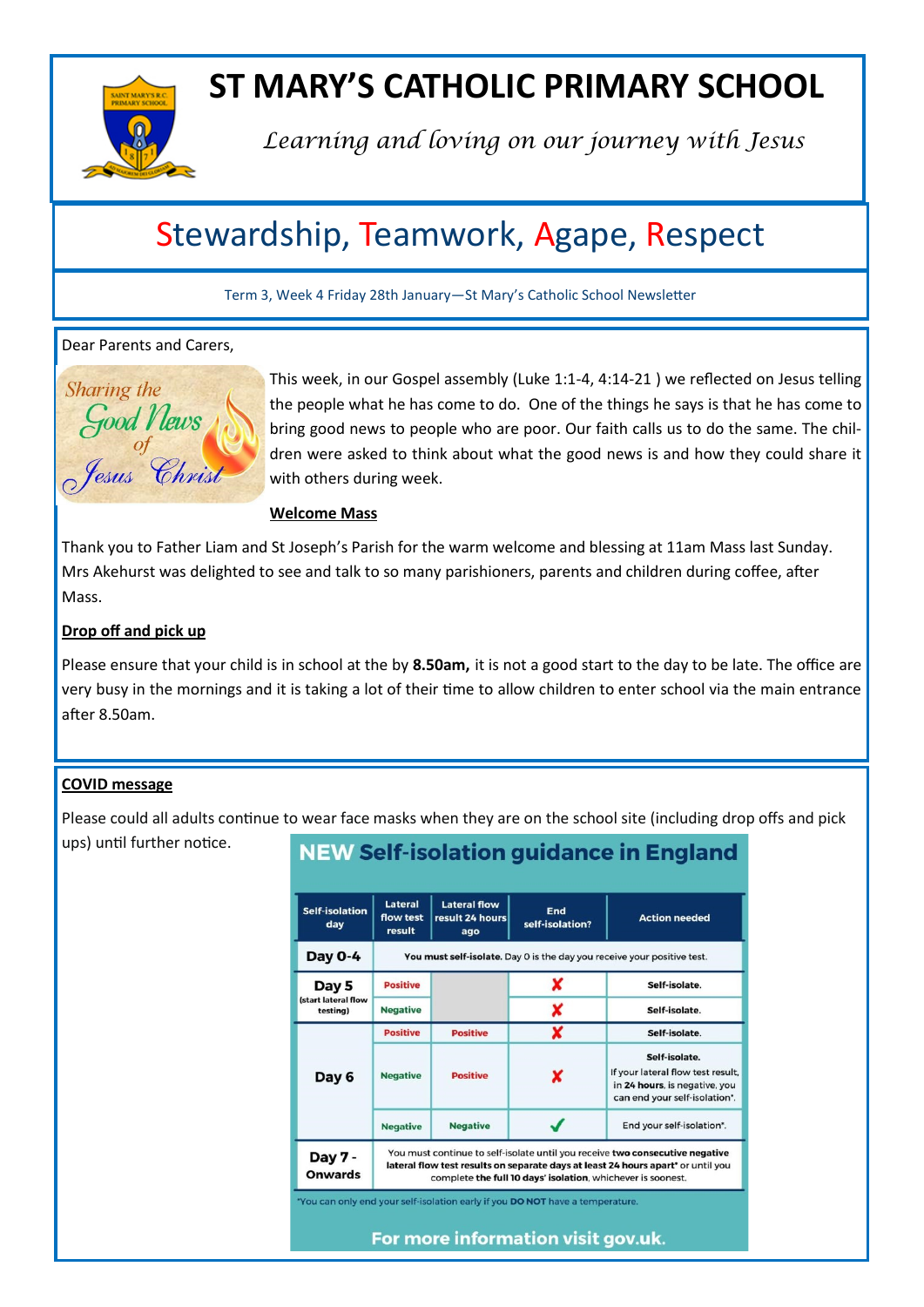#### **Celebrations Assembly**

Congratulations to the following children from for achieving the Star of the week on Friday 28th

January 2022:

**The children were:**

| Infant 1 — Emily                  | Infant $2-$ Erin | Infant 3- Abu-Bakr         |  |
|-----------------------------------|------------------|----------------------------|--|
| $LU1 - Tobi$                      | JL2- Olivia      | $L$ J3 — Rilev             |  |
| UJ1- Gracie                       | $UJ2 -$ Callie   | UJ3-Leanne                 |  |
| Deputy Head Teacher-Pamela (LJ2)1 |                  | Head Teacher- Anaiah (UJ1) |  |

#### **Upper Juniors Hockey**



Mrs Weller has arranged for the Upper Juniors to have some specialist hockey coaching during their games lesson this half term, thanks to the generosity of Berkshire Hockey. So far the children have enjoyed developing their stick skills, realising the importance of good hand-eye co-ordination and we can already see some real talent at our school.



M2M Events is a new business offering face to face events for real life mums. From informative talks and practical workshops on parenting challenges to girls' nights out and inter-PTA sports competitions, M2M Events provides event opportunities to suit you. Our aim is to bring together real-life mums from all walks of life to help them cope with the pressures of parenting and to have some fun Come along to one of our events to spend time with local like-minded mums.

**Clueless About 11 Plus Wednesday 9 February** – The Lord Grenfell, Maidenhead Kids in the Royal Borough have the opportunity to take the 11 plus with the hope of attending a grammar school but what's the score? This informal talk offers the chance get your head around the ins and outs of the 11 plus process saving you precious time doing all the research yourself. Our expert panel including a Head Teacher, 11 Plus Tutor and a student who has recently been through the process, will walk you through everything you need to know step by step. Visit https://www.eventbrite.co.uk/e/m2m-event-clueless-about-11 plus-tickets242678165927 for further information